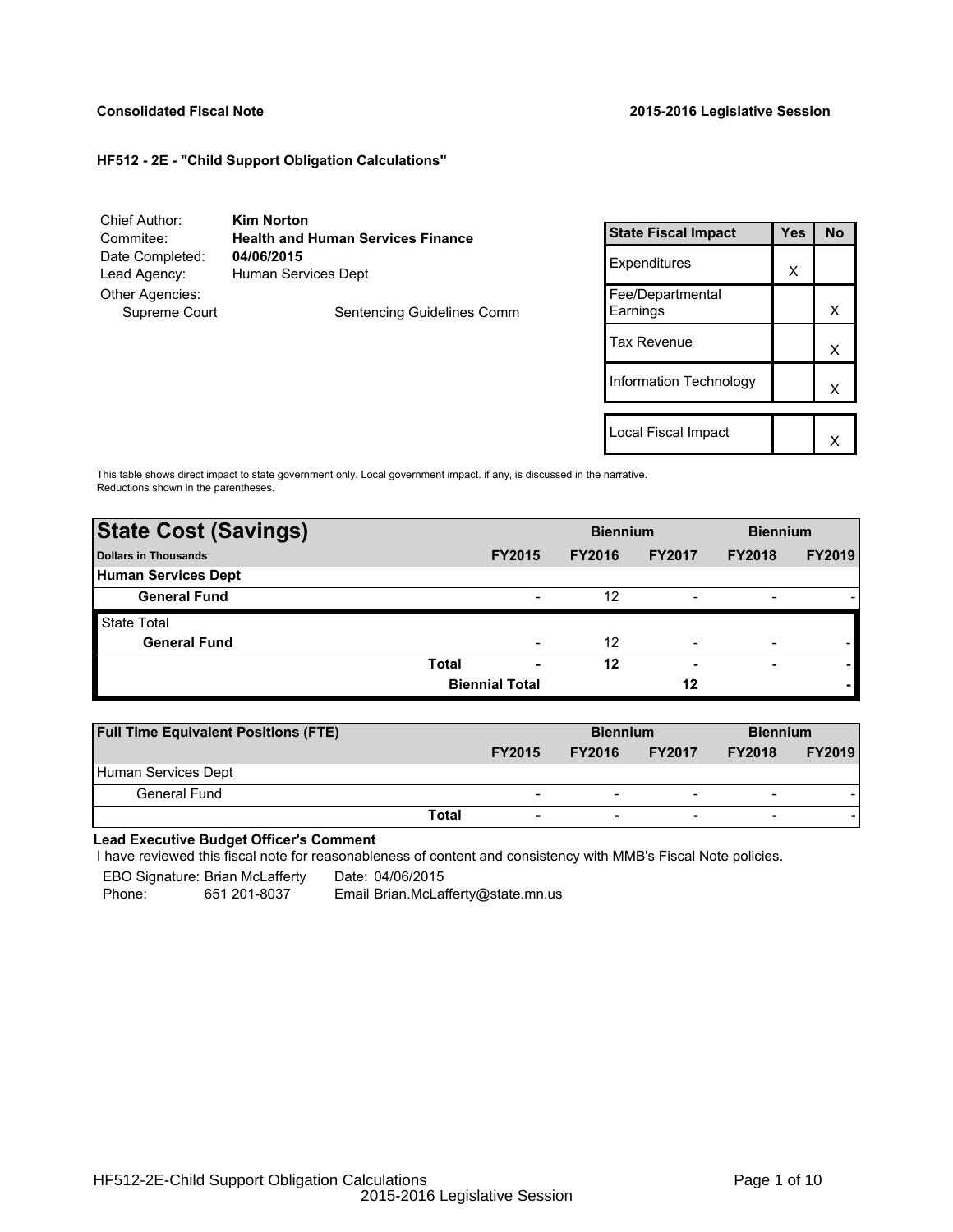This table shows direct impact to state government only. Local government impact, if any, is discussed in the narrative. Reductions are shown in parentheses.

\*Transfers In/Out and Absorbed Costs are only displayed when reported.

| State Cost (Savings) = 1-2                        |              | <b>Biennium</b>          |               | <b>Biennium</b>          |                          |               |
|---------------------------------------------------|--------------|--------------------------|---------------|--------------------------|--------------------------|---------------|
| <b>Dollars in Thousands</b>                       |              | <b>FY2015</b>            | <b>FY2016</b> | <b>FY2017</b>            | <b>FY2018</b>            | <b>FY2019</b> |
| Human Services Dept                               |              |                          |               |                          |                          |               |
| General Fund                                      |              |                          | 12            |                          |                          |               |
|                                                   | Total        |                          | 12            |                          |                          |               |
|                                                   |              | <b>Biennial Total</b>    |               | 12                       |                          |               |
| 1 - Expenditures, Absorbed Costs*, Transfers Out* |              |                          |               |                          |                          |               |
| Human Services Dept                               |              |                          |               |                          |                          |               |
| <b>General Fund</b>                               |              |                          | 12            |                          | -                        |               |
|                                                   | <b>Total</b> |                          | 12            |                          |                          |               |
|                                                   |              | <b>Biennial Total</b>    |               | 12                       |                          |               |
| 2 - Revenues, Transfers In*                       |              |                          |               |                          |                          |               |
| Human Services Dept                               |              |                          |               |                          |                          |               |
| <b>General Fund</b>                               |              | $\overline{\phantom{0}}$ | -             | $\overline{\phantom{a}}$ | $\overline{\phantom{a}}$ |               |
|                                                   | <b>Total</b> |                          |               |                          |                          |               |
|                                                   |              | <b>Biennial Total</b>    |               |                          |                          |               |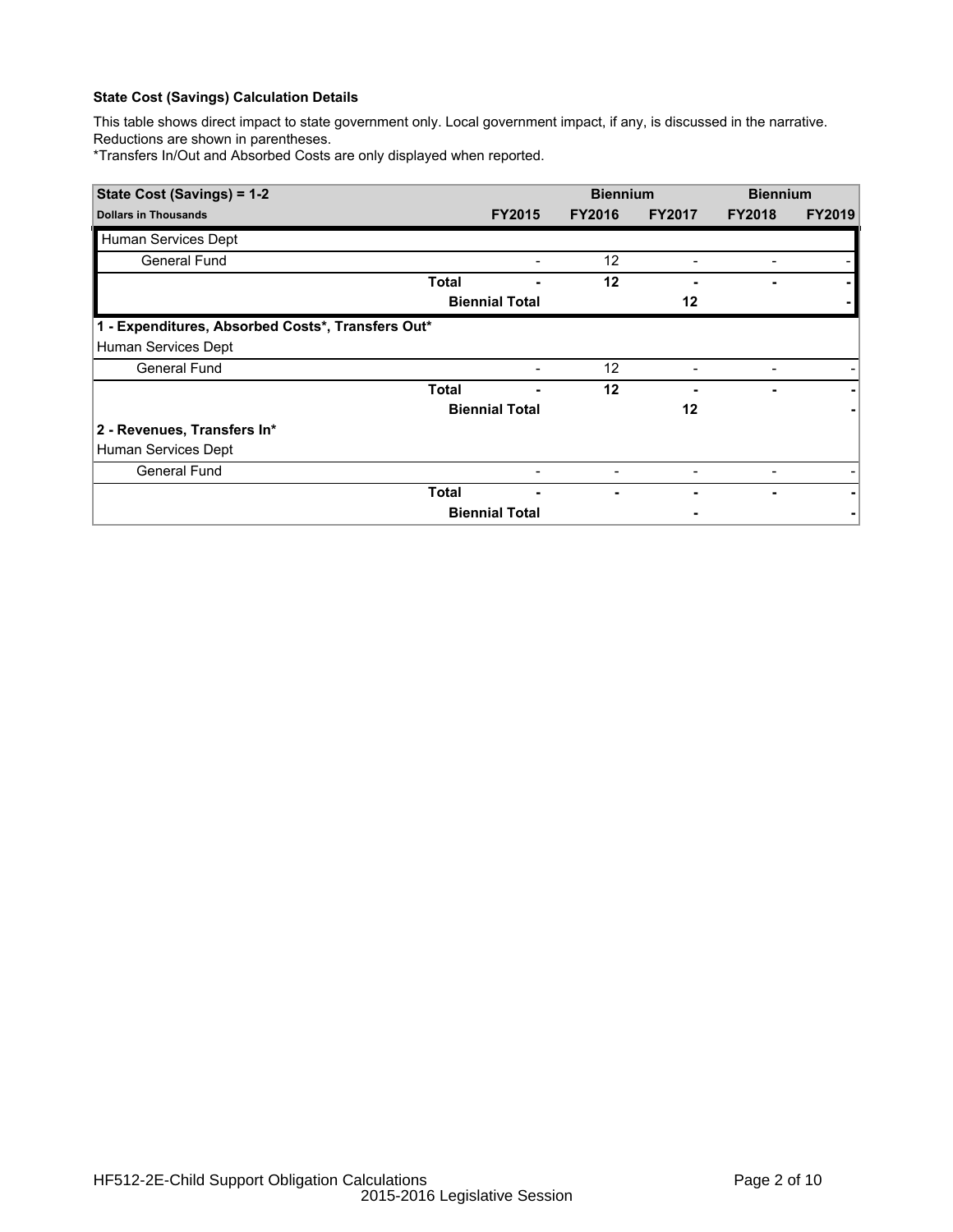**HF512 - 2E - "Child Support Obligation Calculations"**

| Chief Author:              | <b>Kim Norton</b>                        |
|----------------------------|------------------------------------------|
| Commitee:                  | <b>Health and Human Services Finance</b> |
| Date Completed: 04/06/2015 |                                          |
| Agency:                    | Human Services Dept                      |

| <b>State Fiscal Impact</b>   | Yes | N٥ |
|------------------------------|-----|----|
| Expenditures                 | X   |    |
| Fee/Departmental<br>Earnings |     | x  |
| <b>Tax Revenue</b>           |     | x  |
| Information Technology       |     | x  |
|                              |     |    |
| Local Fiscal Impact          |     |    |

This table shows direct impact to state government only. Local government impact. if any, is discussed in the narrative. Reductions shown in the parentheses.

| <b>State Cost (Savings)</b> |       | <b>Biennium</b>          |               |                          | <b>Biennium</b>          |               |
|-----------------------------|-------|--------------------------|---------------|--------------------------|--------------------------|---------------|
| <b>Dollars in Thousands</b> |       | <b>FY2015</b>            | <b>FY2016</b> | <b>FY2017</b>            | <b>FY2018</b>            | <b>FY2019</b> |
| <b>General Fund</b>         |       |                          | 12            | $\overline{\phantom{0}}$ | $\overline{\phantom{0}}$ |               |
|                             | Total | $\overline{\phantom{0}}$ | 12            | $\overline{\phantom{0}}$ | $\overline{\phantom{0}}$ |               |
|                             |       | <b>Biennial Total</b>    |               | 12                       |                          |               |
|                             |       |                          |               |                          |                          |               |

| <b>Full Time Equivalent Positions (FTE)</b> |       |                          | <b>Biennium</b> |                          | <b>Biennium</b>          |               |
|---------------------------------------------|-------|--------------------------|-----------------|--------------------------|--------------------------|---------------|
|                                             |       | <b>FY2015</b>            | <b>FY2016</b>   | <b>FY2017</b>            | <b>FY2018</b>            | <b>FY2019</b> |
| General Fund                                |       | $\overline{\phantom{a}}$ |                 | $\overline{\phantom{0}}$ | $\overline{\phantom{0}}$ |               |
|                                             | Total |                          |                 | $\overline{\phantom{0}}$ |                          |               |

# **Executive Budget Officer's Comment**

I have reviewed this fiscal note for reasonableness of content and consistency with MMB's Fiscal Note policies.

EBO Signature: Brian McLafferty Date: 4/6/2015 11:16:50 AM Phone: 651 201-8037 Email Brian.McLafferty@state.mn.us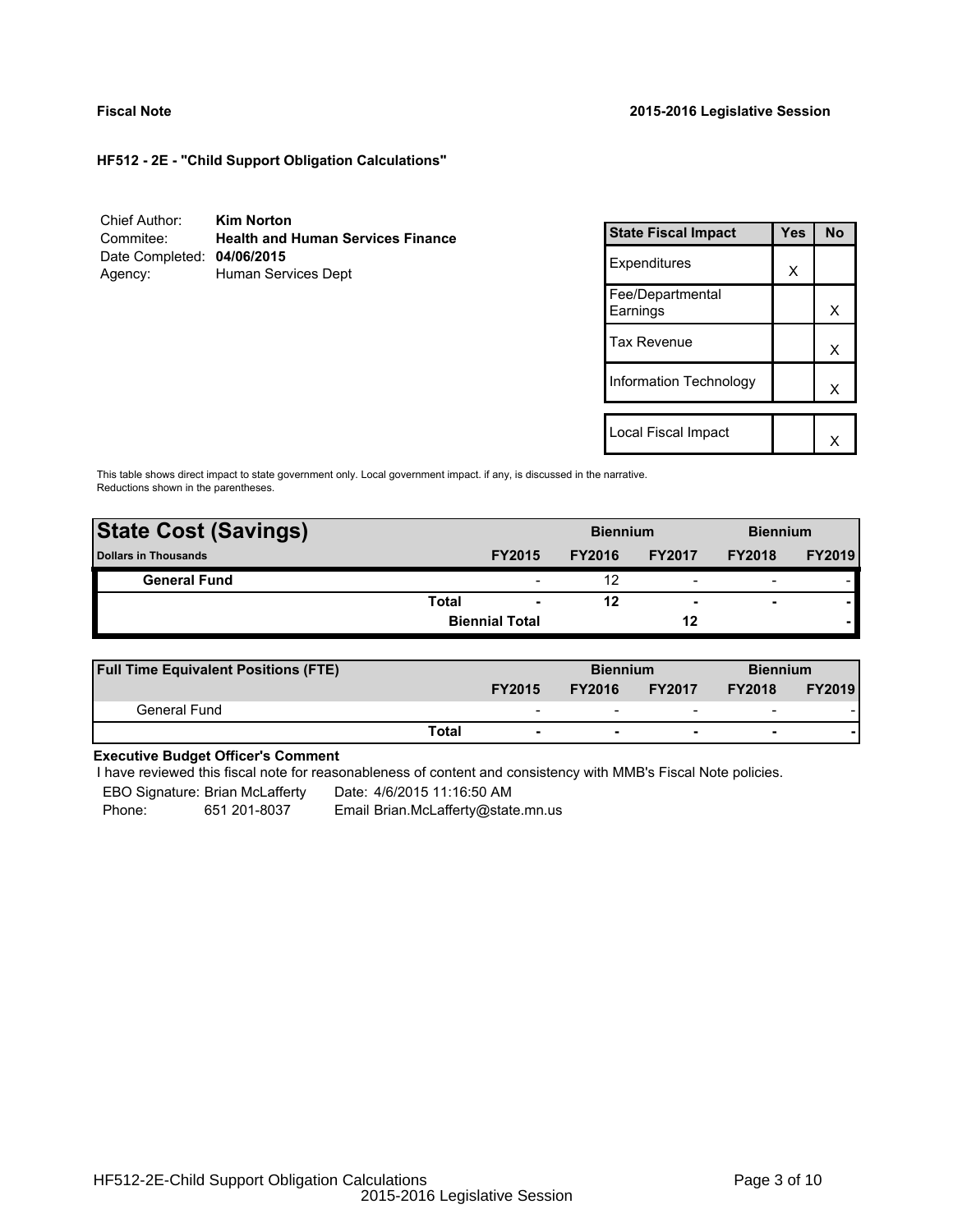This table shows direct impact to state government only. Local government impact, if any, is discussed in the narrative. Reductions are shown in parentheses.

\*Transfers In/Out and Absorbed Costs are only displayed when reported.

| State Cost (Savings) = 1-2                        |              | <b>Biennium</b>       |               | <b>Biennium</b> |                          |               |
|---------------------------------------------------|--------------|-----------------------|---------------|-----------------|--------------------------|---------------|
| <b>Dollars in Thousands</b>                       |              | <b>FY2015</b>         | <b>FY2016</b> | <b>FY2017</b>   | <b>FY2018</b>            | <b>FY2019</b> |
| <b>General Fund</b>                               |              |                       | 12            |                 |                          |               |
|                                                   | <b>Total</b> |                       | 12            |                 |                          |               |
|                                                   |              | <b>Biennial Total</b> |               | 12              |                          |               |
| 1 - Expenditures, Absorbed Costs*, Transfers Out* |              |                       |               |                 |                          |               |
| <b>General Fund</b>                               |              |                       | 12            |                 |                          |               |
|                                                   | <b>Total</b> | ۰                     | 12            |                 | ٠                        |               |
|                                                   |              | <b>Biennial Total</b> |               | 12              |                          |               |
| 2 - Revenues, Transfers In*                       |              |                       |               |                 |                          |               |
| <b>General Fund</b>                               |              |                       |               |                 |                          |               |
|                                                   | <b>Total</b> | ۰                     | ۰             |                 | $\overline{\phantom{0}}$ |               |
|                                                   |              | <b>Biennial Total</b> |               |                 |                          |               |

## **Bill Description**

This bill establishes a child support work group to review the parenting expense adjustment in the current Minnesota child support guidelines. It identifies the composition of the work group, authorizes the group to retain services of an economist, and requires a report to the legislature due by January 15, 2016. The report must include recommendations for changes in the computation of child support and must recommend composition of a permanent child support task force.

## **Assumptions**

This fiscal estimate assumes there would be six meetings of the 12-member work group. Costs include:

- Per diems of \$55 per meeting for the work group members
- · Mileage reimbursement of .575 per mile
- Meals estimated at \$16.50 per meeting

Costs for a facilitator to set and coordinate meetings and write the final report with recommendations from the work group, estimated at \$125 per hour for 25 hours.

· A professional/technical contract with an economist estimated at \$22,538.

| <b>Cost Item</b>            | 2016    | 2017 | 2018 | 2019         |
|-----------------------------|---------|------|------|--------------|
| Per diem                    | \$3,960 | 0    |      | $\mathbf{0}$ |
| Mileage-metro 50 miles      | 1,035   | υ    |      | 0            |
| Mileage-non-metro 100 miles | 2,070   | 0    | 0    | $\mathbf{0}$ |
| Meals                       | 1,188   | 0    |      | $\mathbf{0}$ |
| Facilitator                 | 3,125   |      |      | $\mathbf 0$  |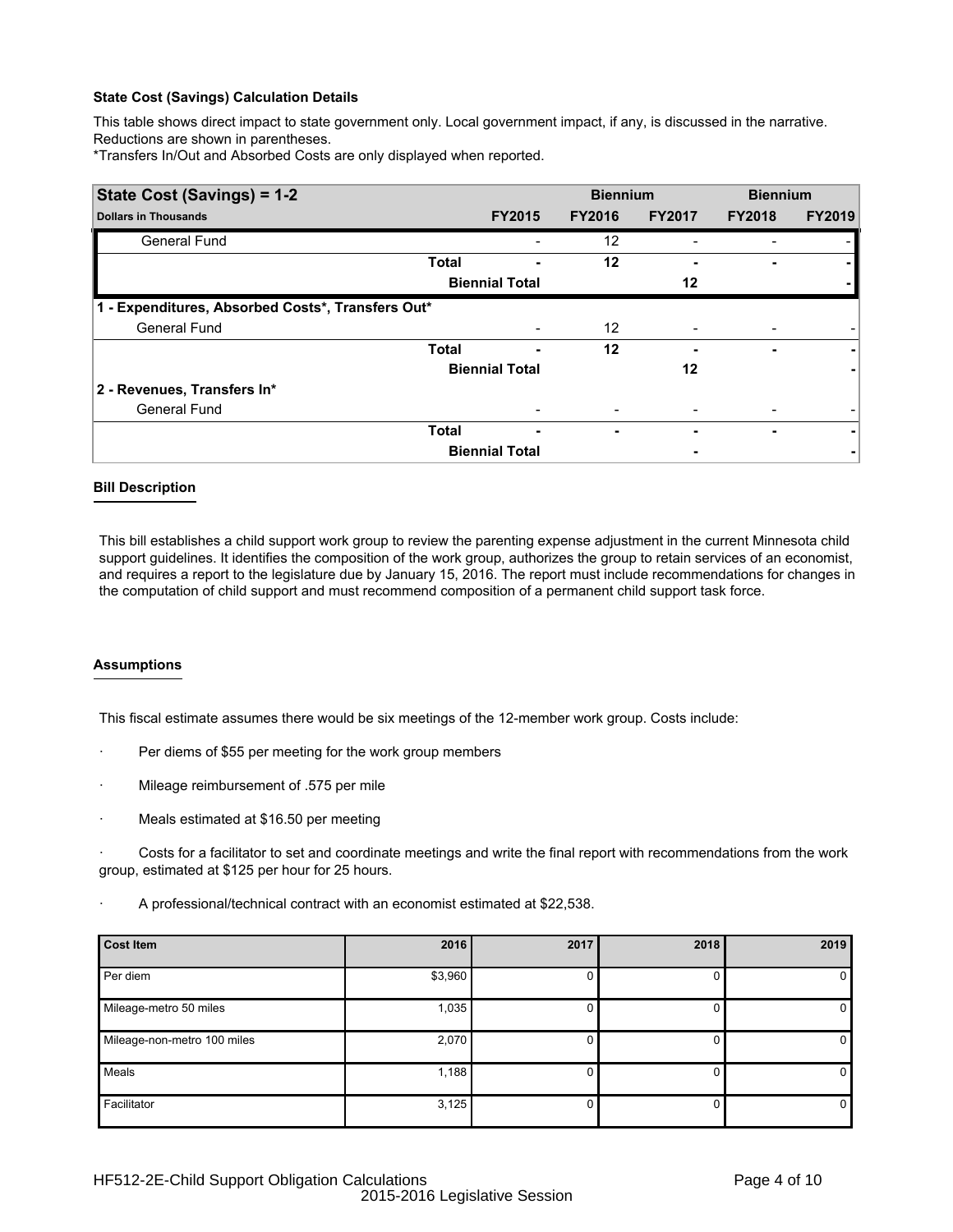| <b>Cost Item</b>  | 2016     | 2017 | 2018 | 2019         |
|-------------------|----------|------|------|--------------|
| Economist         | 22,538   |      |      | $\mathbf{0}$ |
| <b>Total</b>      | \$33,916 |      |      | $\mathbf{0}$ |
| State Share @ 34% | \$11,531 |      | U.   | 0            |

# **Expenditure and/or Revenue Formula**

| Fiscal Tracking Summary (\$000s) |             |                                                         |          |        |              |             |
|----------------------------------|-------------|---------------------------------------------------------|----------|--------|--------------|-------------|
| Fund                             | <b>BACT</b> | <b>Description</b>                                      | FY2016   | FY2017 | FY2018       | FY2019      |
| <b>GF</b>                        | 12          | Children &<br>Families<br>Operations<br>(Child Support) | 12       | 0      | $\mathbf{0}$ | 0           |
|                                  |             | <b>Total Net</b>                                        |          |        |              |             |
|                                  |             | <b>Fiscal Impact</b>                                    | 12       | 0      | 0            | $\mathbf 0$ |
|                                  |             | <b>Full Time</b><br>Equivalents                         | $\Omega$ | 0      | 0            | 0           |

# **Long-Term Fiscal Considerations**

Costs are assumed to be one-time as the work group expires on January 16, 2016.

# **Local Fiscal Impact**

# **References/Sources**

**Agency Contact:** Jenny Ehrnst 651-431-38831

**Agency Fiscal Note Coordinator Signature:** Don Allen **Date:** 4/3/2015 1:05:25 PM

**Phone:** 651 431-2932 **Email:** Don.Allen@state.mn.us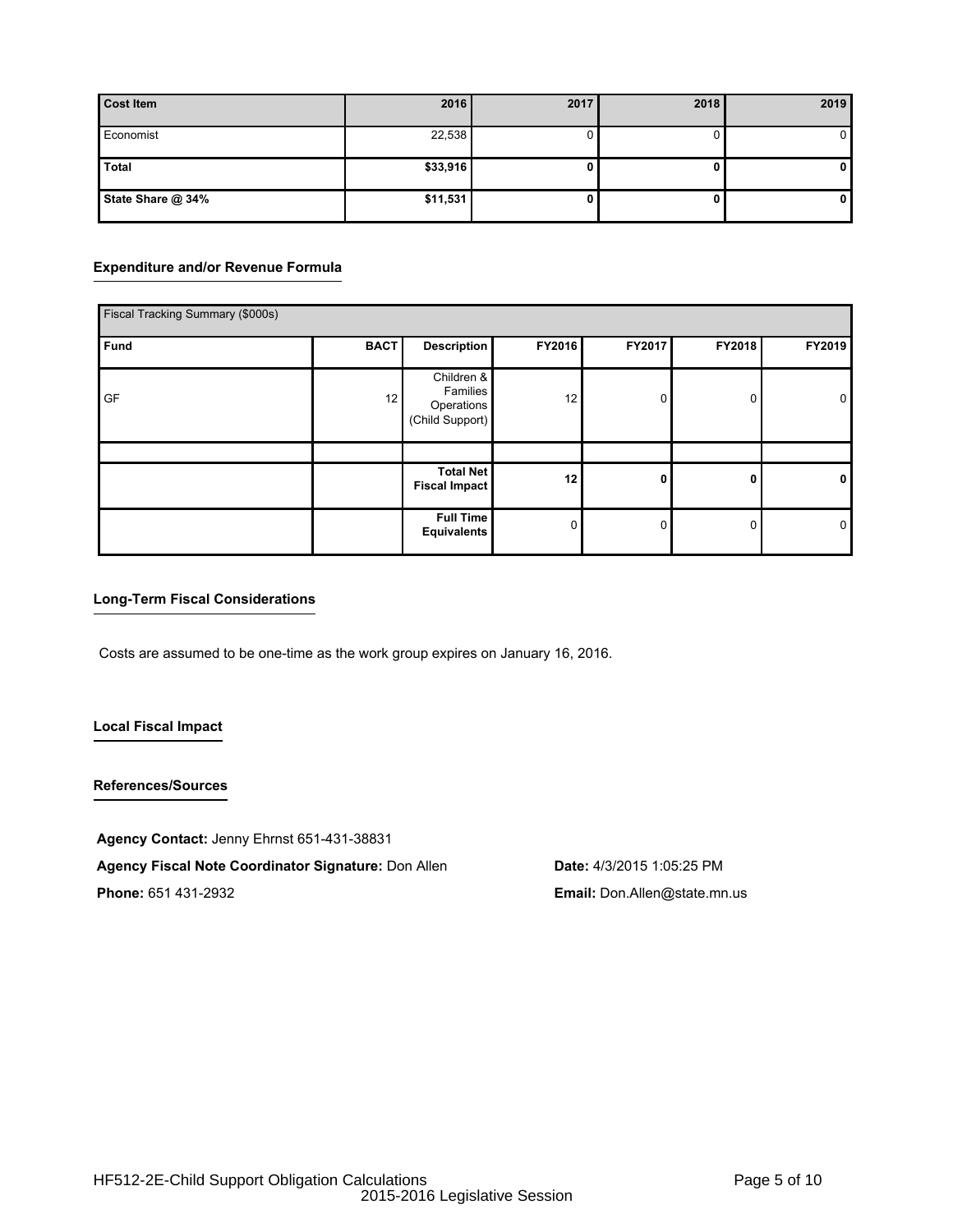# **Fiscal Note 2015-2016 Legislative Session**

**HF512 - 2E - "Child Support Obligation Calculations"**

| Chief Author:              | <b>Kim Norton</b>                        |
|----------------------------|------------------------------------------|
| Commitee:                  | <b>Health and Human Services Finance</b> |
| Date Completed: 04/06/2015 |                                          |
| Agency:                    | Supreme Court                            |

| <b>State Fiscal Impact</b>   | Yes | <b>No</b> |
|------------------------------|-----|-----------|
| Expenditures                 |     | x         |
| Fee/Departmental<br>Earnings |     | х         |
| Tax Revenue                  |     | x         |
| Information Technology       |     | x         |
|                              |     |           |
| Local Fiscal Impact          |     |           |

This table shows direct impact to state government only. Local government impact. if any, is discussed in the narrative. Reductions shown in the parentheses.

| <b>State Cost (Savings)</b> |                       | <b>Biennium</b> |                          | <b>Biennium</b>          |               |
|-----------------------------|-----------------------|-----------------|--------------------------|--------------------------|---------------|
| <b>Dollars in Thousands</b> | <b>FY2015</b>         | <b>FY2016</b>   | <b>FY2017</b>            | <b>FY2018</b>            | <b>FY2019</b> |
| Total                       | ۰                     | ۰               | $\overline{\phantom{0}}$ | $\overline{\phantom{0}}$ |               |
|                             | <b>Biennial Total</b> |                 | $\overline{\phantom{a}}$ |                          |               |
|                             |                       |                 |                          |                          |               |

| <b>Full Time Equivalent Positions (FTE)</b> |       |                          | <b>Biennium</b> |                          | <b>Biennium</b> |               |
|---------------------------------------------|-------|--------------------------|-----------------|--------------------------|-----------------|---------------|
|                                             |       | <b>FY2015</b>            | <b>FY2016</b>   | <b>FY2017</b>            | <b>FY2018</b>   | <b>FY2019</b> |
|                                             | Total | $\overline{\phantom{a}}$ | $\sim$          | $\overline{\phantom{a}}$ | $\sim$          |               |

# **Executive Budget Officer's Comment**

I have reviewed this fiscal note for reasonableness of content and consistency with MMB's Fiscal Note policies.

| EBO Signature: Jim King |              | Date: 3/25/2015 1:18:57 PM |
|-------------------------|--------------|----------------------------|
| Phone:                  | 651 201-8033 | Email jim.king@state.mn.us |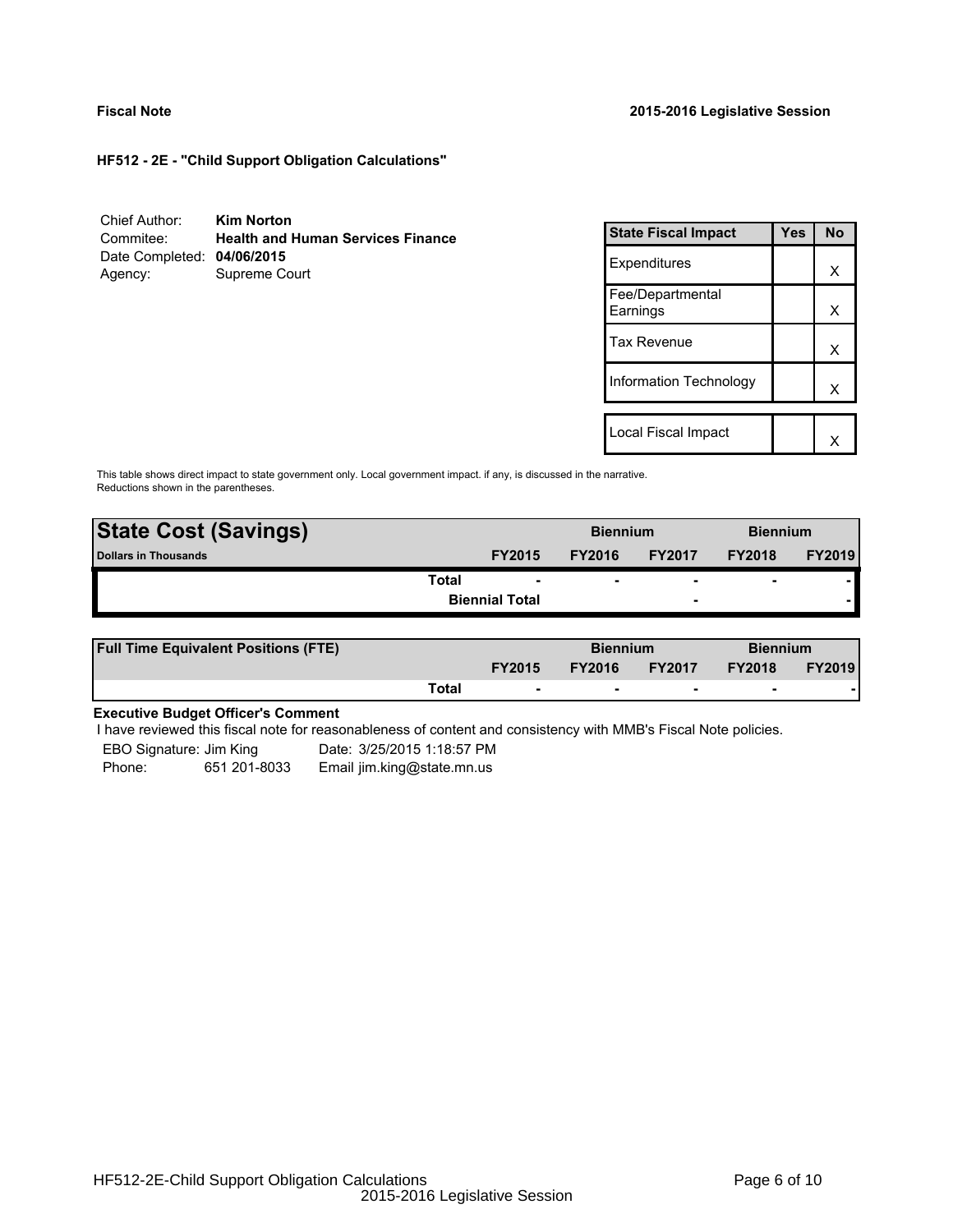This table shows direct impact to state government only. Local government impact, if any, is discussed in the narrative. Reductions are shown in parentheses.

\*Transfers In/Out and Absorbed Costs are only displayed when reported.

| State Cost (Savings) = 1-2                        |                       | <b>Biennium</b>               |               | <b>Biennium</b> |               |
|---------------------------------------------------|-----------------------|-------------------------------|---------------|-----------------|---------------|
| <b>Dollars in Thousands</b>                       | <b>FY2015</b>         | <b>FY2016</b>                 | <b>FY2017</b> | <b>FY2018</b>   | <b>FY2019</b> |
| <b>Total</b>                                      |                       | -<br>۰                        |               |                 |               |
|                                                   | <b>Biennial Total</b> |                               | ٠             |                 |               |
| 1 - Expenditures, Absorbed Costs*, Transfers Out* |                       |                               |               |                 |               |
| <b>Total</b>                                      |                       | ۰                             | -             |                 |               |
|                                                   | <b>Biennial Total</b> |                               | ۰             |                 |               |
| 2 - Revenues, Transfers In*                       |                       |                               |               |                 |               |
| <b>Total</b>                                      |                       | ٠<br>$\overline{\phantom{0}}$ | ٠             | ۰               |               |
|                                                   | <b>Biennial Total</b> |                               |               |                 |               |

## **Bill Description**

HF512-2E establishes a child support workgroup to review the parenting expense adjustment. The child support workgroup shall identify and make recommendations to the parenting expense adjustment, retain the services of an economist to help create an equitable parenting expense adjustment formula, and shall make recommendations to the chairs and designated members of the legislative committees by January 15, 2016 for changes to the computation of child support and on the composition of a permanent child support task force.

# **Assumptions**

The legislation provides that facilitation responsibilities related to the workgroup are the responsibility of the Commissioner of Human Services. It is assumed that the Judicial Branch has no administrative responsibility under this bill.

### **Expenditure and/or Revenue Formula**

None

**Long-Term Fiscal Considerations**

None

**Local Fiscal Impact**

**References/Sources**

**Agency Contact:** Janet Marshall

**Agency Fiscal Note Coordinator Signature:** Janet Marshall **Date:** 3/25/2015 1:10:12 PM

**Phone:** 651 297-7579 **Email:** Janet.marshall@courts.state.mn.us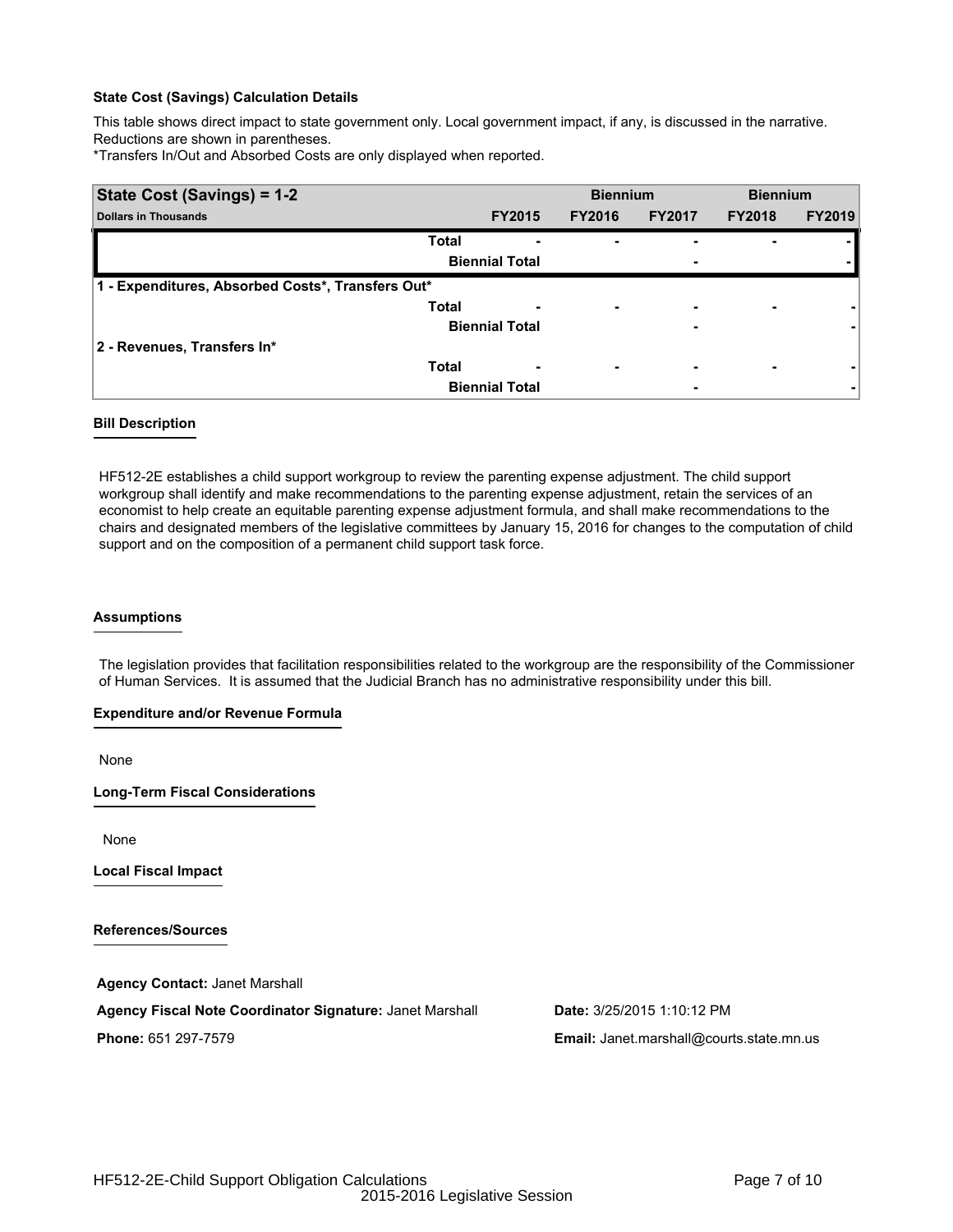**HF512 - 2E - "Child Support Obligation Calculations"**

| Chief Author:              | <b>Kim Norton</b>                        |
|----------------------------|------------------------------------------|
| Commitee:                  | <b>Health and Human Services Finance</b> |
| Date Completed: 04/06/2015 |                                          |
| Agency:                    | Sentencing Guidelines Comm               |

| <b>State Fiscal Impact</b>   | Yes | <b>No</b> |
|------------------------------|-----|-----------|
| Expenditures                 |     | х         |
| Fee/Departmental<br>Earnings |     | x         |
| <b>Tax Revenue</b>           |     | х         |
| Information Technology       |     | x         |
| Local Fiscal Impact          |     |           |
|                              |     |           |

This table shows direct impact to state government only. Local government impact. if any, is discussed in the narrative. Reductions shown in the parentheses.

| <b>State Cost (Savings)</b> |                       | <b>Biennium</b> |                          | <b>Biennium</b>          |               |
|-----------------------------|-----------------------|-----------------|--------------------------|--------------------------|---------------|
| <b>Dollars in Thousands</b> | <b>FY2015</b>         | <b>FY2016</b>   | <b>FY2017</b>            | <b>FY2018</b>            | <b>FY2019</b> |
| Total                       | $\sim$                |                 | $\overline{\phantom{0}}$ | $\overline{\phantom{0}}$ |               |
|                             | <b>Biennial Total</b> |                 | $\overline{\phantom{a}}$ |                          |               |
|                             |                       |                 |                          |                          |               |

| <b>Full Time Equivalent Positions (FTE)</b> |       |                          | <b>Biennium</b> |               | <b>Biennium</b> |               |
|---------------------------------------------|-------|--------------------------|-----------------|---------------|-----------------|---------------|
|                                             |       | <b>FY2015</b>            | <b>FY2016</b>   | <b>FY2017</b> | <b>FY2018</b>   | <b>FY2019</b> |
|                                             | Total | $\overline{\phantom{a}}$ |                 | . .           |                 |               |

# **Executive Budget Officer's Comment**

I have reviewed this fiscal note for reasonableness of content and consistency with MMB's Fiscal Note policies.

| EBO Signature: Jim King |              | Date: 3/24/2015 5:20:02 PM |
|-------------------------|--------------|----------------------------|
| Phone:                  | 651 201-8033 | Email jim.king@state.mn.us |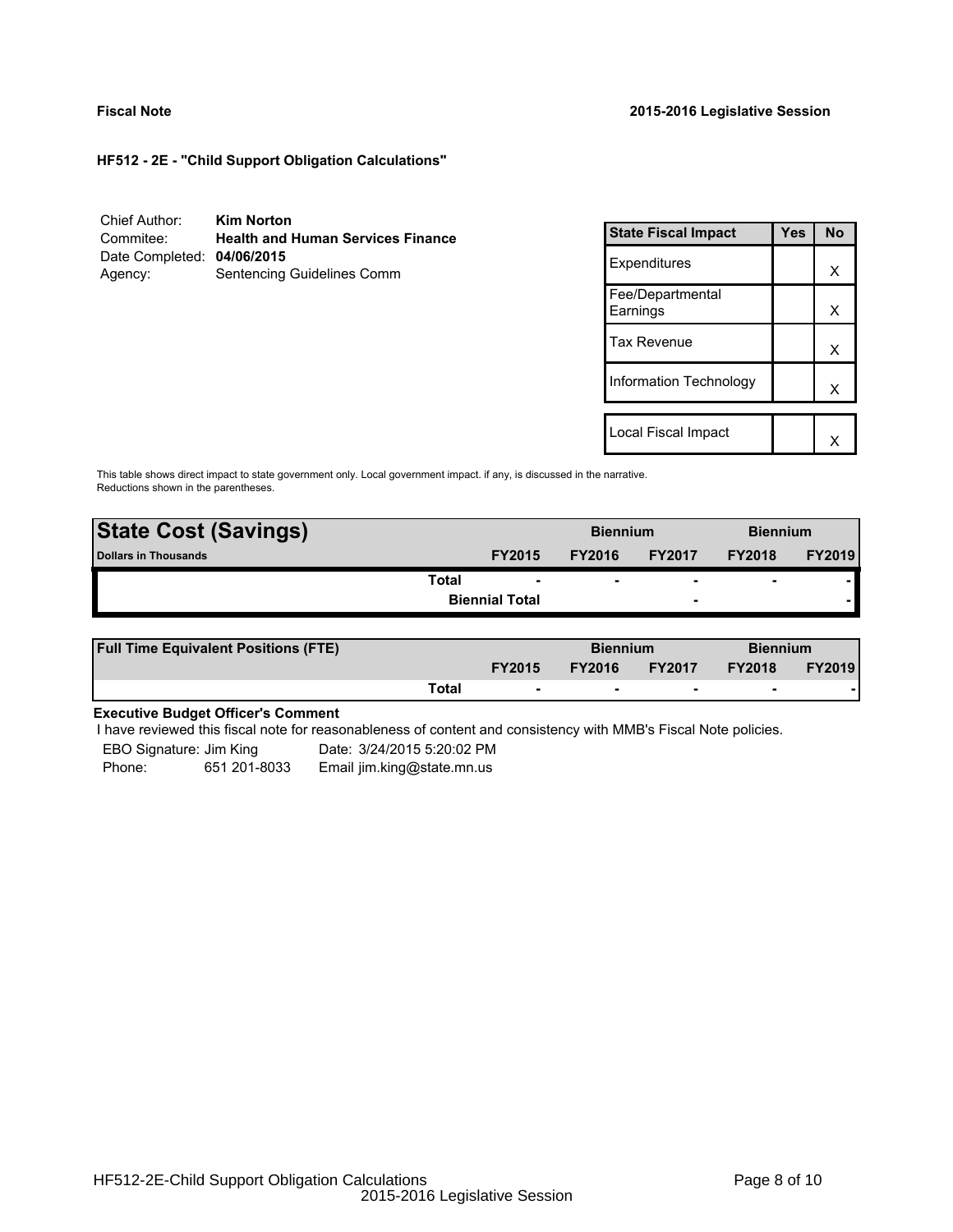This table shows direct impact to state government only. Local government impact, if any, is discussed in the narrative. Reductions are shown in parentheses.

\*Transfers In/Out and Absorbed Costs are only displayed when reported.

| State Cost (Savings) = 1-2                        |                       |               | <b>Biennium</b>          |               | <b>Biennium</b> |               |
|---------------------------------------------------|-----------------------|---------------|--------------------------|---------------|-----------------|---------------|
| <b>Dollars in Thousands</b>                       |                       | <b>FY2015</b> | <b>FY2016</b>            | <b>FY2017</b> | <b>FY2018</b>   | <b>FY2019</b> |
|                                                   | <b>Total</b>          |               | ۰                        |               |                 |               |
|                                                   | <b>Biennial Total</b> |               |                          | ٠             |                 |               |
| 1 - Expenditures, Absorbed Costs*, Transfers Out* |                       |               |                          |               |                 |               |
|                                                   | <b>Total</b>          |               | $\overline{\phantom{0}}$ | -             |                 |               |
|                                                   | <b>Biennial Total</b> |               |                          | -             |                 |               |
| 2 - Revenues, Transfers In*                       |                       |               |                          |               |                 |               |
|                                                   | <b>Total</b>          |               | $\overline{\phantom{0}}$ | ٠             |                 |               |
|                                                   | <b>Biennial Total</b> |               |                          | ۰             |                 |               |

### **Bill Description**

This bill establishes a child support work group to recommend changes in the parenting expense adjustment.

No effective date is specified.

### **Assumptions**

This bill contains no new or amended crimes.

## **Expenditure and/or Revenue Formula**

None.

### **Long-Term Fiscal Considerations**

MSGC has no further information relevant to the impact on other state agencies. Because there are no criminal penalties, there will be no impact on state prison beds.

### **Local Fiscal Impact**

MSGC has no further information relevant to the impact on local government agencies. Because there are no criminal penalties, there will be no impact on local jail beds.

### **References/Sources**

None.